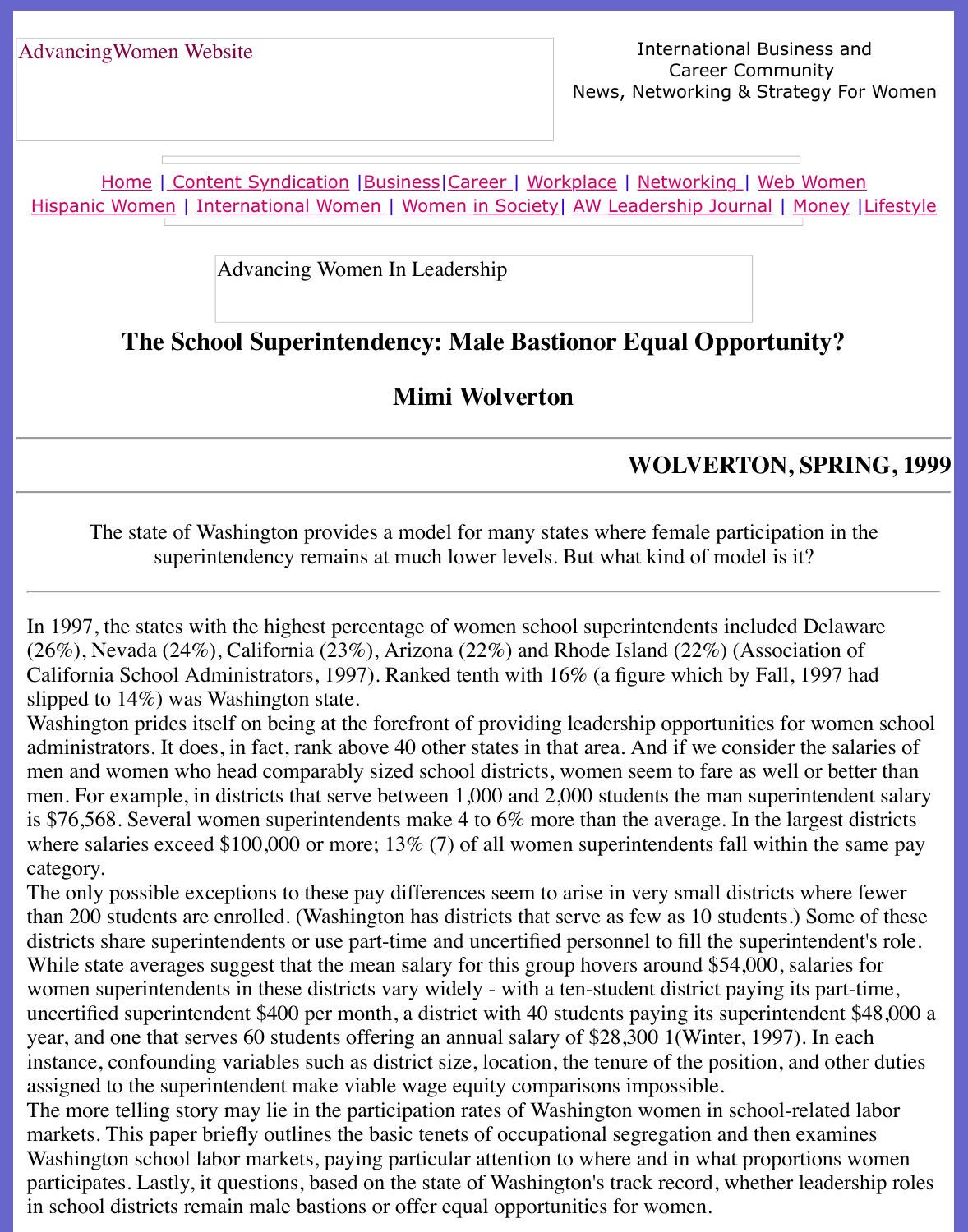men earn, and at least 40% of this wage gap is due to women's concentration is lesser paying jobs (West  $& Zimmerman, 1987; Williams, 1995)$ . Interestingly, even though participation in the workp women has steadily increased and we have a history of political and legislative action design eliminate (or at least ease) such inequities, gender differences in occupations remain constant 1990).

In 1989, 44% of women worked in five professions that are over 80% female - dietitian, library pre-kindergarten/kindergarten teacher, and elementary teacher (Blau & Ferber, 1992). In 199 comprised 99.1% of all secretaries, 94.5% of all registered nurses, 97% of the country's child workers, and almost 75% of all teachers (excluding colleges and universities). In contrast, or dentists, 8% of engineers, 21% of lawyers and judges, and less than 20% of all physicians wo (Rothenburg, 1992). Today, about  $46\%$  of the labor force is made up of women, yet only abo women workers are in management; many of these are in mid-level positions from which the chance of promotion (Kelly, 1991; Dunn, 1997). In fact, most studies indicate that women ho than  $5\%$  of senior managerial and executive positions in large corporate organizations (Federal Glass) Ceiling Commission, 1995; Dunn, 1997).

### **The Washington State School System**

Seventy percent of Washington's 296 independent, public school districts serve fewer than 2. each. Fourteen of its superintendents who are located in some of the state's most isolated districts are each. responsible for seven to 100 students (10 of these superintendents are women). In districts w than 250 students, superintendents either take the helm at multiple districts (13 districts share superintendents - one superintendent has three districts, five superintendents have two districts men) or carry dual superintendent-principal responsibilities.

In the very small districts, the superintendent may be the teacher as well. Districts with 250 to students typically have a superintendent and one or two building principals. As enrollment to time directors of special education and sometimes vocational education are added. At 2,000 positions become full-time, and the administrative structure expands to include one or more superintendents (Winter, 1997)

## **Washington State's Occupational Hierarchy**

Of the state's 289 school superintendents, 42 or  $14\%$  are women (Strozyk, 1997). By district (18 in number) of all female superintendents work in districts with 10 t 245 students. Another serve in districts ranging in size from  $751$  to 1,799 students. Fourteen percent  $(6)$  are located with 2,000 to 4,999 students;  $7\%$  (3) are in districts of 5,000 to 9,000;  $10\%$  (4) work in distri to 14,000; and 5% (2) run districts with 18,000 students or more (Winter, 1997) (Table 1).

If we consider female participation in the state's education job market as a whole, the picture even clearer. 2 Women in the state of Washington fill 98% of all office and clerical positions and provide schools with  $93\%$  of their aides. Eighty-one percent of all elementary school tea women;  $52\%$  of elementary school vice-principals and  $51\%$  of the elementary school princip occupied by women. At the secondary school level, female participation decreases. Less than (48%) of high school teachers are women, and they fill only 37% of the vice-pri[ncipal an](file:///Users/nrahman/Google%20Drive/Dropbox/AWL/AWL%20Aug3/spring99/Wolverton/woltb1.html)d 2 principal positions.

At the district level, across the state,  $52\%$  of central administrators (other than assistant super and superintendents) are women. At higher district administrative levels, female participation decreases. Only 35% of the assistant superintendents and fewer than 15% of all school super are women (Strozyk, 1997) (Table 2).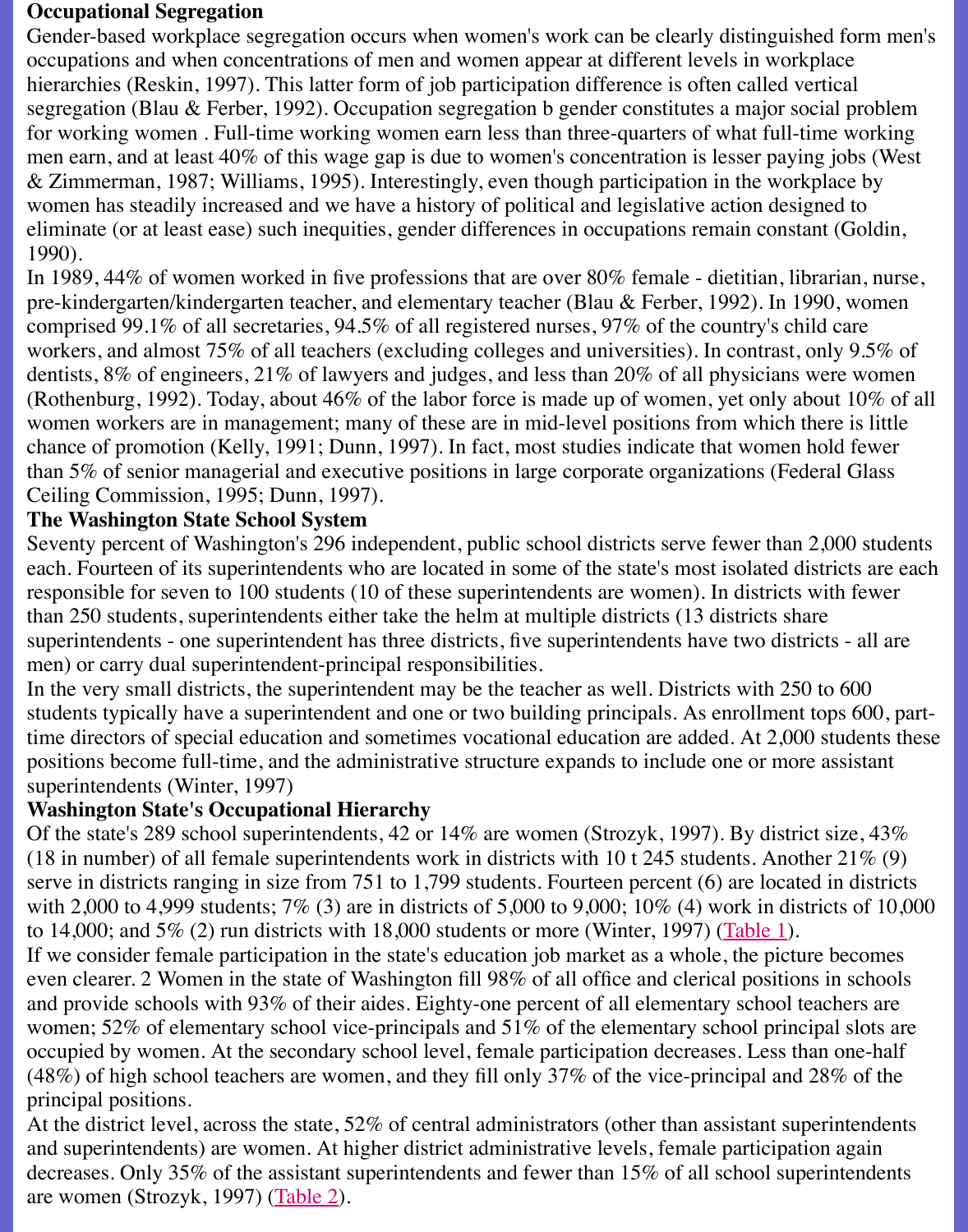Whether we consider only the population of women superintendents in the state or we look at the education job market in its entirety, an occupational hierarchy exists in Washington. In the first instance, we see that the majority of female superintendents (64%) are clustered in districts serving fewer than 1,800 students. Indeed, ten of the state's fourteen smallest districts have women in charge. Not only do these women have significantly different job descriptions and responsibilities from those who oversee large districts, they are relegated to the lower end of the superintendency pay scale.

Likewise, it is readily apparent when we examine the education job market as a whole that the rate of participation of women diminishes the higher up the occupational hierarchy we move. Proportionately, fewer women stand on the top rungs o the managerial ladder than on the bottom.

Further, large concentrations of women, to the almost virtual exclusion of men, are found in job types that are traditionally described as feminine - office, clerical, aides, and elementary teachers. Fewer than 2% of all clerical positions are filled by men, no more than 7% of school aides are men, and less than 20% of elementary school teachers are male. In contrast, men occupy, in far greater proportions, work categories historically classified as men's work - that of leadership and management. Eighty-six percent of all school superintendents, 65% of the assistant superintendents, 72% of the principals and 63% of vice principals in secondary schools, and almost half of the elementary school principals and vice principals in Washington are men.

## **Lessons Learned**

Men still control the vast majority of key leadership positions. The state of Washington provides a model for many states where female participation in the superintendency remains at much lower levels. But what kind of model is it? Obviously, men still control the vast majority of key leadership positions in the state's schools and districts. And, even in the nine states where greater proportions of women fill school superintendencies, nowhere does the proportion mirror the overall levels of female participation in the education job market.

Being tenth in a snail race doesn't give you the right to boast. While Washington is in the top ten states with the highest percentage of women school superintendents, let's not forget that the number one achiever is only at 26%. Is that really anything to brag about?

Schools appear to be no more progressive than corporate America. Less than 15% of Washington's superintendents are women, and the majority of these serve relatively small districts.

Women's work is still women's work. The vast majority of women working in Washington schools hold clerical, aide, or elementary teaching positions.

When women do "men's" work, they do it disproportionately I less desirable locations, with expanded responsibilities, with fewer support staff, and for lower pay. Ten of Washington' s smallest, most isolated districts are headed by women who work as teachers, principals, and superintendents for salaries below the state mean.

We cannot allow ourselves to be lulled into thinking that we are making progress when in fact the school superintendency remains a strongly held male bastion. Women, for the most part, fill the "rank and file" elementary and secondary school teacher positions. Men continue to retain control of superintendencies and principalships.

### **Endnotes**

1 Salaries were spot-checked through personal contact with the superintendents.

2 For purposes of this analysis, I define the market categories as - office and clerical, aides, elementary school teachers, vice-principals, and principals; secondary school teachers, vice-principals, and principals; district administrators other than superintendent and assistant superintendent; assistant superintendents; and superintendents.

### **REFERENCES**

Association of California School Administrators (1997). *Survey concerning percentage of female superintendents by state conducted Fall 1996.*

Blau, F.D. && Ferber, M.A. (1992). *The economics of women, men, and work*. Englewood Cliffs, NJ: Prentice-Hall.